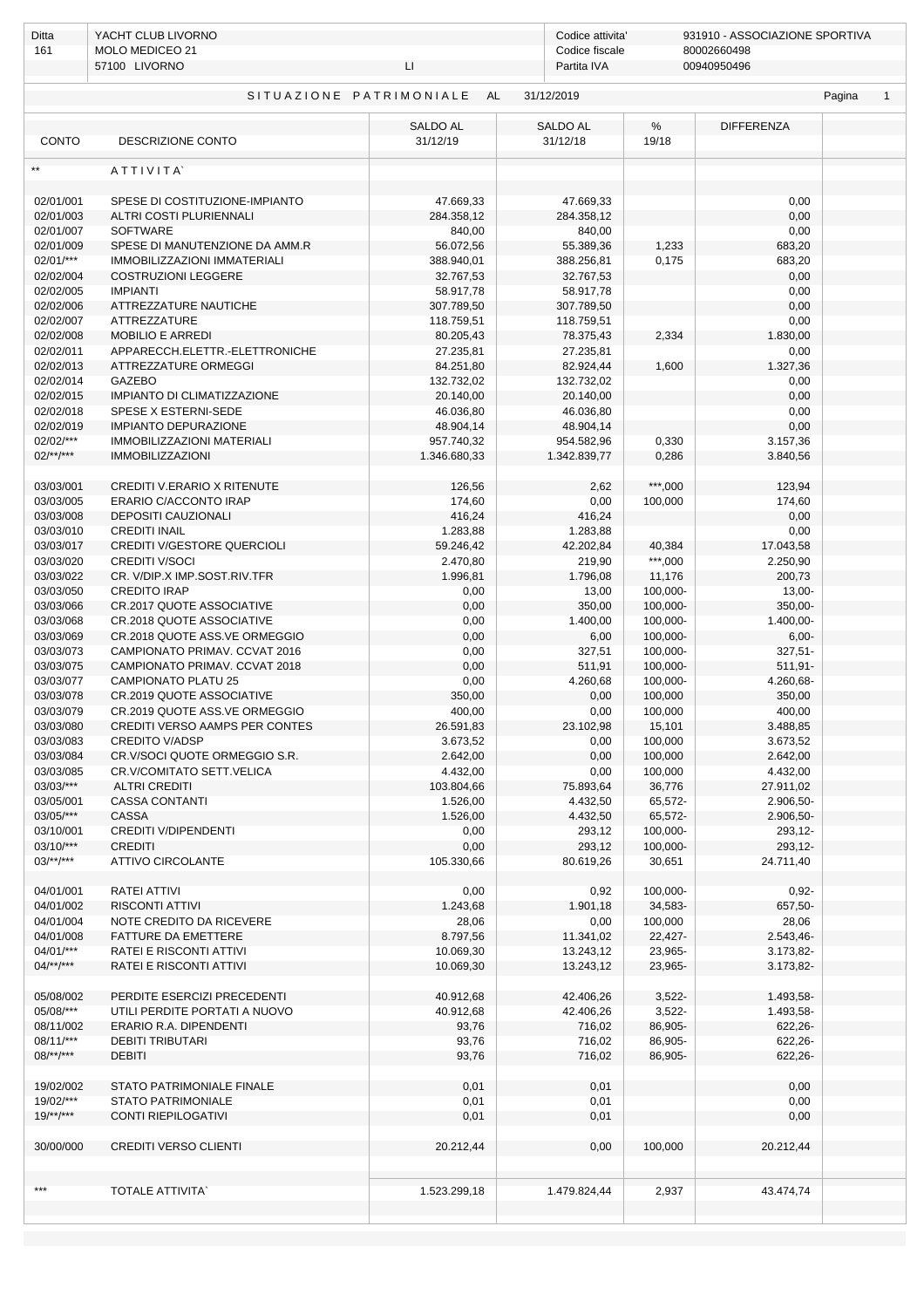| Ditta                                                   | YACHT CLUB LIVORNO                                         |                          | Codice attivita'              | 931910 - ASSOCIAZIONE SPORTIVA<br>80002660498 |                           |  |  |  |
|---------------------------------------------------------|------------------------------------------------------------|--------------------------|-------------------------------|-----------------------------------------------|---------------------------|--|--|--|
| 161                                                     | MOLO MEDICEO 21<br>57100 LIVORNO                           | LI.                      | Codice fiscale<br>Partita IVA |                                               | 00940950496               |  |  |  |
|                                                         |                                                            |                          |                               |                                               |                           |  |  |  |
| SITUAZIONE PATRIMONIALE AL<br>31/12/2019<br>Pagina<br>2 |                                                            |                          |                               |                                               |                           |  |  |  |
| CONTO                                                   | DESCRIZIONE CONTO                                          | SALDO AL<br>31/12/19     | SALDO AL<br>31/12/18          | %<br>19/18                                    | <b>DIFFERENZA</b>         |  |  |  |
|                                                         |                                                            |                          |                               |                                               |                           |  |  |  |
|                                                         | ATTIVITA                                                   |                          |                               |                                               |                           |  |  |  |
|                                                         |                                                            |                          |                               |                                               |                           |  |  |  |
|                                                         |                                                            |                          |                               |                                               |                           |  |  |  |
| $\star\star$                                            | PASSIVITA'                                                 |                          |                               |                                               |                           |  |  |  |
|                                                         |                                                            |                          |                               |                                               |                           |  |  |  |
| 03/03/074                                               | CAMPIONATO PRIMAV. CCVAT 2017                              | 0,00                     | 560,17                        | 100,000-                                      | 560,17-                   |  |  |  |
| 03/03/078                                               | CR.2019 QUOTE ASSOCIATIVE                                  | 0,00                     | 2.100,00                      | 100,000-                                      | $2.100,00 -$              |  |  |  |
| 03/03/079<br>03/03/081                                  | CR.2019 QUOTE ASS.VE ORMEGGIO<br>CR.2020 QUOTE ASSOCIATIVE | 0,00<br>1.750,00         | 2.000,00<br>0,00              | 100,000-<br>100,000                           | $2.000,00 -$<br>1.750,00  |  |  |  |
| 03/03/082                                               | CR.2020 QUOTE ASS.VE ORMEGGIO                              | 2.150,00                 | 0,00                          | 100,000                                       | 2.150,00                  |  |  |  |
| 03/03/***                                               | <b>ALTRI CREDITI</b>                                       | 3.900,00                 | 4.660,17                      | 16,312-                                       | 760,17-                   |  |  |  |
| 03/06/001                                               | UNICREDIT BANCA                                            | 37.358,41                | 29.008,96                     | 28,782                                        | 8.349,45                  |  |  |  |
| 03/06/***                                               | <b>BANCHE C/C</b>                                          | 37.358,41                | 29.008,96                     | 28,782                                        | 8.349,45                  |  |  |  |
| $03/**/***$                                             | <b>ATTIVO CIRCOLANTE</b>                                   | 41.258,41                | 33.669,13                     | 22,540                                        | 7.589,28                  |  |  |  |
| 05/01/001                                               | PATRIMONIO NETTO                                           | 99.542,91                | 99.542,91                     |                                               | 0,00                      |  |  |  |
| $05/01$ /***                                            | <b>CAPITALE SOCIALE</b>                                    | 99.542,91                | 99.542,91                     |                                               | 0,00                      |  |  |  |
| $05/**/***$                                             | <b>CAPITALE NETTO</b>                                      | 40.912,68-               | 42.406,26-                    | $3,522-$                                      | 1.493,58                  |  |  |  |
|                                                         |                                                            |                          |                               |                                               |                           |  |  |  |
| $05/**/***$                                             | <b>CAPITALE NETTO</b>                                      | 99.542,91                | 99.542,91                     |                                               | 0,00                      |  |  |  |
|                                                         |                                                            |                          |                               |                                               |                           |  |  |  |
| 06/03/004<br>06/03/006                                  | <b>FONDO RISCHI</b><br>FONDO ACCANTON.CONC.DEMANIALE       | 390,66                   | 3.250,24                      | 87,980-                                       | 2.859,58-                 |  |  |  |
| 06/03/008                                               | FONDO FERIE/PERMESSI NON GODUT                             | 16.000,00<br>5.000,00    | 16.500,00<br>5.000,00         | $3,030-$                                      | 500,00-<br>0,00           |  |  |  |
| 06/03/***                                               | <b>ALTRI FONDI</b>                                         | 21.390,66                | 24.750,24                     | 13,573-                                       | 3.359,58-                 |  |  |  |
| 06/04/001                                               | F.AMM.SPESE COSTIT.-IMPIANTO                               | 47.669,33                | 47.669,33                     |                                               | 0,00                      |  |  |  |
| 06/04/003                                               | F.AMM.ALTRI ONERI PLURIENNALI                              | 281.311,80               | 280.386,05                    | 0,330                                         | 925,75                    |  |  |  |
| 06/04/004                                               | F.AMM.COSTRUZIONI LEGGERE                                  | 30.411,88                | 29.649,03                     | 2,572                                         | 762,85                    |  |  |  |
| 06/04/005                                               | F.AMM.IMPIANTI                                             | 57.877,06                | 56.836,31                     | 1,831                                         | 1.040,75                  |  |  |  |
| 06/04/006<br>06/04/007                                  | F.AMM.ATTREZZ.NAUTICHE<br>F.AMM.ATTREZZATURE               | 307.072,75<br>113.523,31 | 306.642,70<br>111.796,39      | 0,140<br>1,544                                | 430,05<br>1.726,92        |  |  |  |
| 06/04/008                                               | F.AMM.MOBILIO E ARREDI                                     | 77.788,67                | 76.109,25                     | 2,206                                         | 1.679,42                  |  |  |  |
| 06/04/011                                               | F.AMM.APPAREC.ELETTR.-ELETTRON                             | 27.235,81                | 27.235,81                     |                                               | 0,00                      |  |  |  |
| 06/04/013                                               | F.AMM.ATTREZZATURE ORMEGGI                                 | 78.565,54                | 74.820,00                     | 5,006                                         | 3.745,54                  |  |  |  |
| 06/04/014                                               | F.AMM.SPESE DI MANUTENZ.AMMORT                             | 40.561,05                | 33.892,99                     | 19,673                                        | 6.668,06                  |  |  |  |
| 06/04/018                                               | F.AMM.GAZEBO                                               | 94.655.02                | 84.700,11                     | 11,753                                        | 9.954,91                  |  |  |  |
| 06/04/019                                               | F.AMM.SPESE X ESTERNI-SEDE                                 | 26.857,88                | 22.254,20                     | 20,686                                        | 4.603,68                  |  |  |  |
| 06/04/021<br>06/04/022                                  | F.AMM. SOFTWERE<br>F.AMM.IMPIANTO CLIMATIZZAZIONE          | 840,00<br>16.039,30      | 840,00<br>14.025,30           | 14,359                                        | 0,00<br>2.014,00          |  |  |  |
| 06/04/026                                               | F.DO AMM.IMPIANTO DEPURAZIONE                              | 24.452,05                | 19.561,64                     | 25,000                                        | 4.890,41                  |  |  |  |
| 06/04/***                                               | FONDI AMMORTAMENTO                                         | 1.224.861,45             | 1.186.419,11                  | 3,240                                         | 38.442,34                 |  |  |  |
| $06$ /**/***                                            | <b>FONDI VARI</b>                                          | 1.246.252,11             | 1.211.169,35                  | 2,896                                         | 35.082,76                 |  |  |  |
|                                                         |                                                            |                          |                               |                                               |                           |  |  |  |
| 07/01/001<br>07/01/***                                  | T.F.R.                                                     | 53.365,12                | 53.282,20                     | 0,155                                         | 82,92                     |  |  |  |
| $07$ /**/***                                            | FONDO T.F.R.<br>TRATTAMENTO FINE RAPPORTO                  | 53.365,12<br>53.365,12   | 53.282,20<br>53.282,20        | 0,155<br>0,155                                | 82,92<br>82,92            |  |  |  |
|                                                         |                                                            |                          |                               |                                               |                           |  |  |  |
| 08/11/006                                               | <b>DEBITI TRIBUTARI</b>                                    | 146,00                   | 84,00                         | 73,809                                        | 62,00                     |  |  |  |
| 08/11/***                                               | <b>DEBITI TRIBUTARI</b>                                    | 146,00                   | 84,00                         | 73,809                                        | 62,00                     |  |  |  |
| 08/12/001                                               | <b>DEBITI V/INPS</b>                                       | 4.909,00                 | 4.790,00                      | 2,484                                         | 119,00                    |  |  |  |
| 08/12/003<br>08/12/012                                  | INAIL SU FERIE NON GODUTE                                  | 48,00                    | 0,00                          | 100,000                                       | 48,00                     |  |  |  |
| 08/12/013                                               | <b>DEBITI V/REGIONE</b><br><b>DEBITI V/ENTI</b>            | 5.607,16<br>$8,00-$      | 5.607,16<br>48,00             | 116,666-                                      | 0,00<br>56,00-            |  |  |  |
| 08/12/***                                               | <b>DEBITI V/ENTI</b>                                       | 10.556,16                | 10.445,16                     | 1,062                                         | 111,00                    |  |  |  |
| 08/13/001                                               | <b>DEBITI V/PERSONALE</b>                                  | 3.000,00                 | 0,00                          | 100,000                                       | 3.000,00                  |  |  |  |
| 08/13/011                                               | DEBITI DIVERSI X CONTRIBUTI                                | 159,90                   | 159,90                        |                                               | 0,00                      |  |  |  |
| 08/13/012                                               | DEBITI V/GESTORE QUERCIOLI                                 | 44.600,00                | 29.650,00                     | 50,421                                        | 14.950,00                 |  |  |  |
| 08/13/018                                               | <b>DEBITI DIVERSI</b>                                      | 0,00                     | 2.100,00                      | 100,000-                                      | $2.100,00 -$              |  |  |  |
| $08/13$ /***<br>08/14/001                               | <b>ALTRI DEBITI</b><br><b>IVA C/ERARIO</b>                 | 47.759,90<br>31,16       | 31.909,90<br>1.254,27         | 49,671<br>97,515-                             | 15.850,00<br>$1.223,11$ - |  |  |  |
| 08/14/***                                               | <b>IVA C/ERARIO</b>                                        | 31,16                    | 1.254,27                      | 97,515-                                       | 1.223,11-                 |  |  |  |
| $08$ /**/***                                            | <b>DEBITI</b>                                              | 58.493,22                | 43.693,33                     | 33,872                                        | 14.799,89                 |  |  |  |
|                                                         |                                                            |                          |                               |                                               |                           |  |  |  |
| 09/01/001                                               | RATEI PASSIVI                                              | 3.820,30                 | 4.584,60                      | 16,671-                                       | 764,30-                   |  |  |  |
| 09/01/002                                               | FATTURE DA RICEVERE                                        | 3.101,68                 | 22.334,11                     | 86,112-                                       | 19.232,43-                |  |  |  |
| 09/01/018<br>09/01/***                                  | <b>RATEI INTERESSI</b><br>RATEI E RISCONTI PASSIVI         | 126,56<br>7.048,54       | 0,00<br>26.918,71             | 100,000<br>73,815-                            | 126,56<br>19.870,17-      |  |  |  |
| $09$ /**/***                                            | RATEI E RISCONTI                                           | 7.048,54                 | 26.918,71                     | 73,815-                                       | 19.870,17-                |  |  |  |
|                                                         |                                                            |                          |                               |                                               |                           |  |  |  |
|                                                         |                                                            |                          |                               |                                               |                           |  |  |  |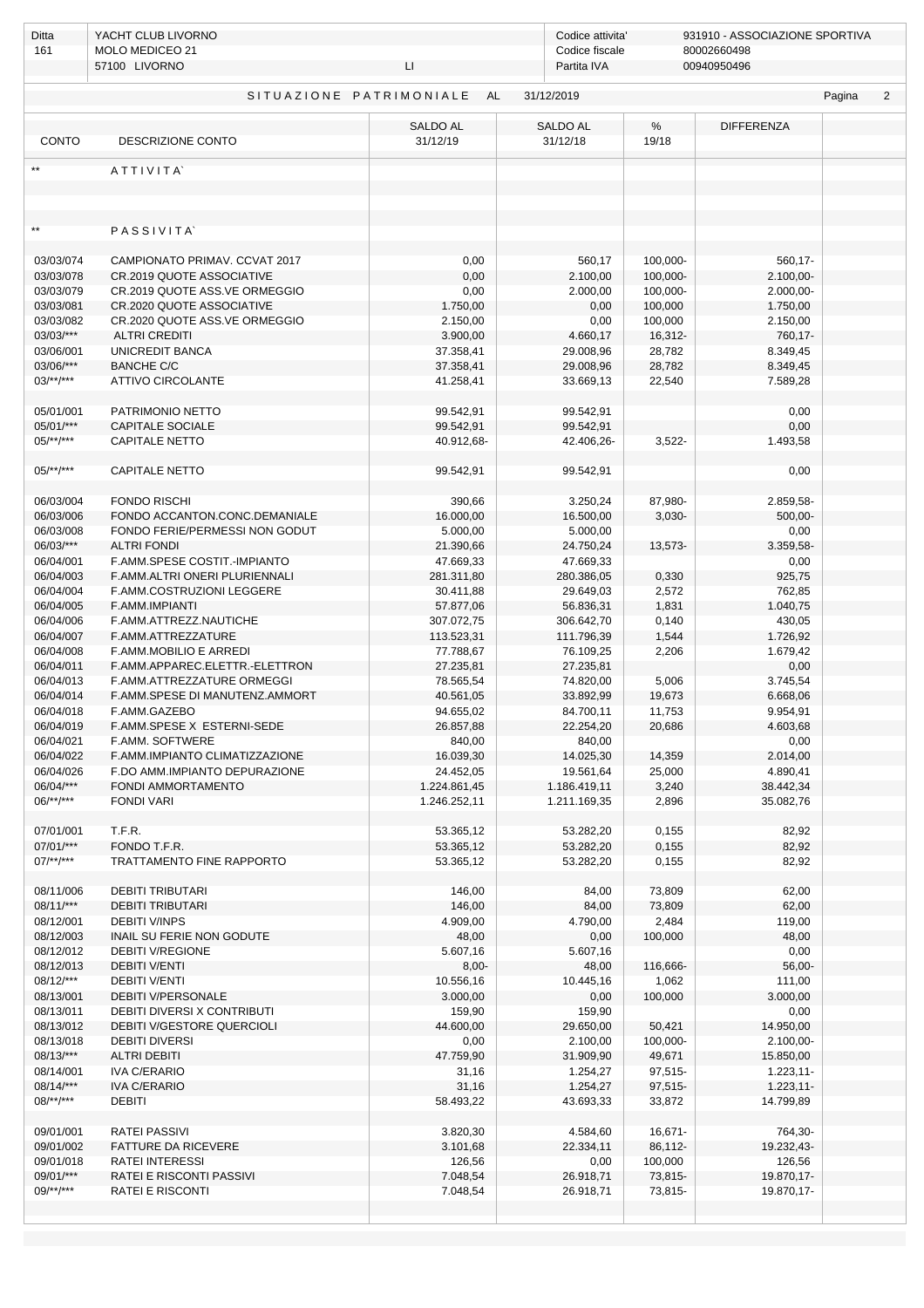| Ditta<br>161 | YACHT CLUB LIVORNO<br><b>MOLO MEDICEO 21</b> |                 | Codice attivita'<br>Codice fiscale |         | 931910 - ASSOCIAZIONE SPORTIVA<br>80002660498 |        |   |
|--------------|----------------------------------------------|-----------------|------------------------------------|---------|-----------------------------------------------|--------|---|
|              | 57100 LIVORNO                                | LI.             | Partita IVA                        |         | 00940950496                                   |        |   |
|              | SITUAZIONE PATRIMONIALE                      | <b>AL</b>       | 31/12/2019                         |         |                                               | Pagina | 3 |
|              |                                              | <b>SALDO AL</b> | <b>SALDO AL</b>                    | $\%$    | <b>DIFFERENZA</b>                             |        |   |
| CONTO        | DESCRIZIONE CONTO                            | 31/12/19        | 31/12/18                           | 19/18   |                                               |        |   |
| $\star\star$ | <b>PASSIVITA</b>                             |                 |                                    |         |                                               |        |   |
|              |                                              |                 |                                    |         |                                               |        |   |
| 19/02/001    | STATO PATRIMONIALE INIZIALE                  | 0,01            | 0,01                               |         | 0,00                                          |        |   |
| 19/02/***    | <b>STATO PATRIMONIALE</b>                    | 0,01            | 0,01                               |         | 0,00                                          |        |   |
| 19/03/004    | CONTO ARR. APERT. EURO PASSIVO               | 0,01            | 0,01                               |         | 0,00                                          |        |   |
| 19/03/***    | <b>CONTI CHIUSURA EURO</b>                   | 0,01            | 0,01                               |         | 0,00                                          |        |   |
| $19$ /**/*** | <b>CONTI RIEPILOGATIVI</b>                   | 0,02            | 0,02                               |         | 0,00                                          |        |   |
| 40/00/000    | <b>DEBITI VERSO FORNITORI</b>                | 12.579,03       | 10.055,21                          | 25,099  | 2.523,82                                      |        |   |
|              |                                              |                 |                                    |         |                                               |        |   |
| $***$        | <b>TOTALE PASSIVITA</b>                      | 1.518.539,36    | 1.478.330,86                       | 2,719   | 40.208,50                                     |        |   |
| ****         | RISULTATO DI ESERCIZIO                       | 4.759,82        | 1.493,58                           | 218,685 | 3.266,24                                      |        |   |
| *****        | <b>TOTALE A PAREGGIO</b>                     | 1.523.299,18    | 1.479.824,44                       | 2,937   | 43.474,74                                     |        |   |
|              |                                              |                 |                                    |         |                                               |        |   |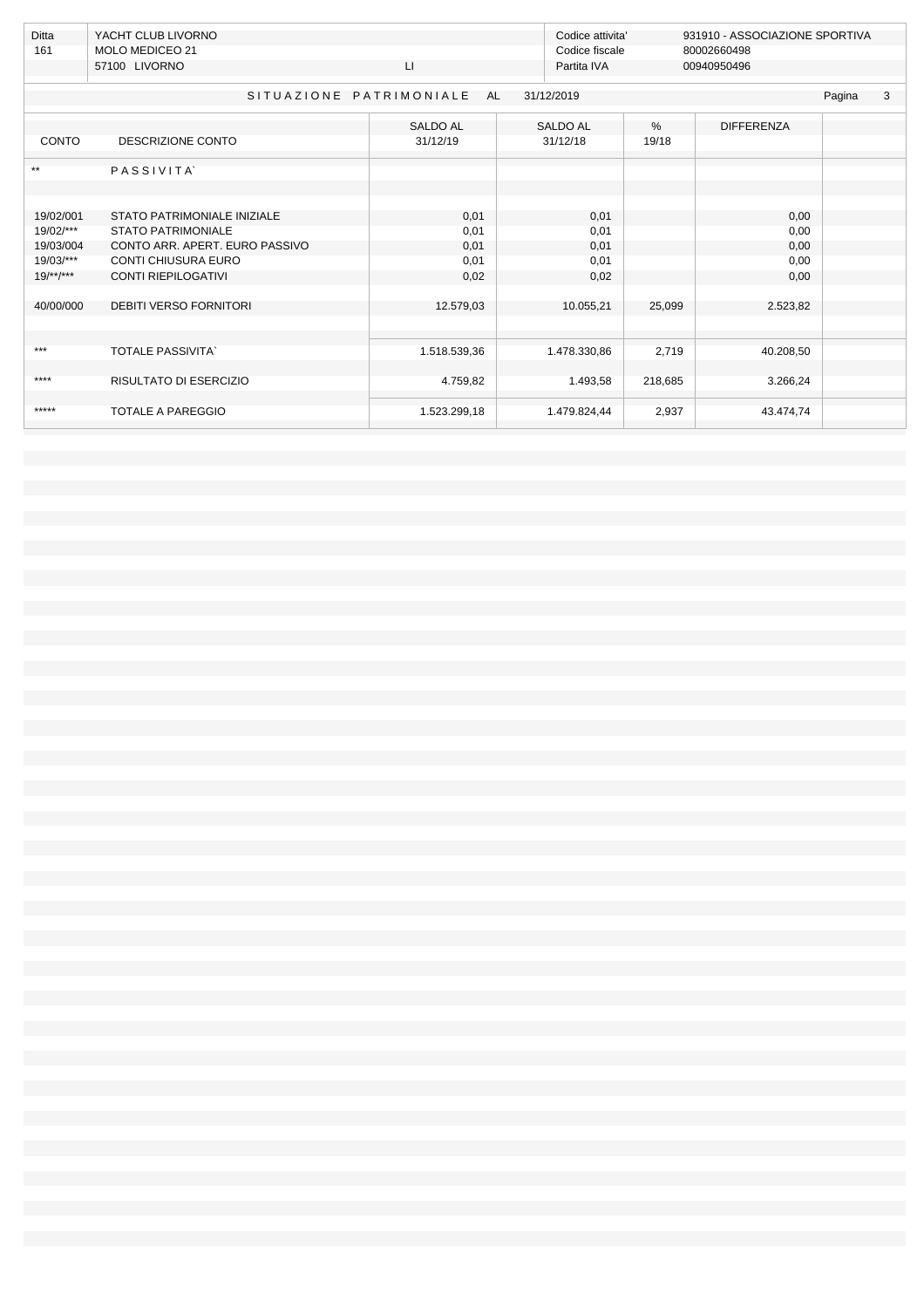| Ditta                                                   | YACHT CLUB LIVORNO                                             |                             |                        | 931910 - ASSOCIAZIONE SPORTIVA<br>Codice attivita' |                      |  |  |
|---------------------------------------------------------|----------------------------------------------------------------|-----------------------------|------------------------|----------------------------------------------------|----------------------|--|--|
| 161                                                     | MOLO MEDICEO 21<br>57100 LIVORNO<br>LI.                        |                             | Codice fiscale         | 80002660498<br>Partita IVA<br>00940950496          |                      |  |  |
|                                                         |                                                                |                             |                        |                                                    |                      |  |  |
| SITUAZIONE ECONOMICA<br>AL<br>31/12/2019<br>Pagina<br>4 |                                                                |                             |                        |                                                    |                      |  |  |
| <b>CONTO</b>                                            | DESCRIZIONE CONTO                                              | <b>SALDO AL</b><br>31/12/19 | SALDO AL<br>31/12/18   | $\%$<br>19/18                                      | <b>DIFFERENZA</b>    |  |  |
| $\star\star$                                            |                                                                |                             |                        |                                                    |                      |  |  |
|                                                         | COSTI, SPESE E PERDITE                                         |                             |                        |                                                    |                      |  |  |
| 11/01/001                                               | ENERGIA ELETTR.BANCHINA                                        | 6.169,77                    | 7.352,18               | 16,082-                                            | 1.182,41-            |  |  |
| 11/01/002                                               | <b>ACOUA/GAS BANCHINA</b>                                      | 8.121,72                    | 2.383,52               | 240,744                                            | 5.738,20             |  |  |
| 11/01/003                                               | MATER.CONSUMO BANCHINA-PIAZZAL                                 | 484,53                      | 1.369,29               | 64,614-                                            | 884,76-              |  |  |
| 11/01/005                                               | SPESE TELEFON.BANCHINA                                         | 0,00                        | 624,14                 | 100,000-                                           | 624,14-              |  |  |
| $11/01$ /***                                            | COSTI DIRETTI BANCHINA                                         | 14.776,02                   | 11.729,13              | 25,977                                             | 3.046,89             |  |  |
| 11/02/001                                               | SAL.E STIP.LORDI BANCHINA/PIAZ                                 | 73.040,41                   | 75.568,19              | $3,345-$                                           | 2.527,78-            |  |  |
| 11/02/002<br>11/02/003                                  | CONTR.PREV.BANCHINA/PIAZZALE<br>CONTR.ASS.VI BANCHINA/PIAZZALE | 21.295,09<br>1.750,10       | 21.861,14<br>2.932,46  | 2,589-<br>40,319-                                  | 566,05-<br>1.182,36- |  |  |
| 11/02/004                                               | <b>INDENNITA'FINE RAPPORTO</b>                                 | 5.422,26                    | 5.670,45               | 4,376-                                             | 248,19-              |  |  |
| 11/02/006                                               | CONTRIB. FONDO EST BANCHINA                                    | 360,00                      | 360,00                 |                                                    | 0,00                 |  |  |
| $11/02$ /***                                            | PERSONALE BANCHINA                                             | 101.867,86                  | 106.392,24             | 4,252-                                             | 4.524,38-            |  |  |
| 11/03/001                                               | MAN.BANCHINA/SERVIZI/PIAZZALE                                  | 1.785,19                    | 807,19                 | 121,161                                            | 978,00               |  |  |
| 11/03/002                                               | ASSICURAZIONI BANCHINA/PIAZZAL                                 | 368,00                      | 157,00                 | 134,394                                            | 211,00               |  |  |
| 11/03/003                                               | <b>CARBURANTI</b>                                              | 610,47                      | 111,50                 | 447,506                                            | 498,97               |  |  |
| 11/03/004                                               | MANUTENZIONE MEZZI                                             | 634,01                      | 0,00                   | 100,000                                            | 634,01               |  |  |
| 11/03/006                                               | MANUTENZIONE PONTILI/ORMEGGI                                   | 2.504,71                    | 1.344,14               | 86,342                                             | 1.160,57             |  |  |
| 11/03/007                                               | <b>VARIE BANCHINA</b>                                          | 1.056,01                    | 1.173,06               | 9,978-                                             | 117,05-              |  |  |
| $11/03$ /***                                            | ALTRI COSTI BANCHINA<br><b>ENERGIA ELETTRICA</b>               | 6.958,39                    | 3.592,89               | 93,671                                             | 3.365,50             |  |  |
| 11/04/001<br>11/04/002                                  | SPESE ACQUA/GAS                                                | 12.108,81<br>12.751,12      | 12.892,46<br>14.464,67 | 6,078-<br>11,846-                                  | 783,65-<br>1.713,55- |  |  |
| 11/04/003                                               | SPESE TELEFONICHE                                              | 2.322,95                    | 4.792,64               | 51,530-                                            | 2.469,69-            |  |  |
| 11/04/005                                               | ACQ.MAT.CONSUMO-SEDE                                           | 0,00                        | 84,97                  | 100,000-                                           | 84,97-               |  |  |
| 11/04/007                                               | <b>MANUTENZIONI</b>                                            | 2.134,50                    | 6.309,84               | 66,171-                                            | 4.175,34-            |  |  |
| 11/04/008                                               | SPESE PROMOZION.E RICREATIVE                                   | 6.533,40                    | 6.365,43               | 2,638                                              | 167,97               |  |  |
| 11/04/011                                               | <b>VARIE SEDE</b>                                              | 459,14                      | 417,67                 | 9,928                                              | 41,47                |  |  |
| 11/04/012                                               | MANUTENZIONI ATTR.CUCINA/RIST                                  | 880,00                      | 280,60                 | 213,613                                            | 599,40               |  |  |
| 11/04/013                                               | ACQUISTO BENI < MIL. SEDE                                      | 0,00                        | 26,84                  | 100,000-                                           | 26,84-               |  |  |
| $11/04$ /***                                            | <b>COSTI SEDE</b>                                              | 37.189,92                   | 45.635,12              | 18,505-                                            | 8.445,20-            |  |  |
| 11/05/003                                               | <b>REGATE DIRETTE</b>                                          | 2.291,66                    | 1.206,00               | 90,021                                             | 1.085,66             |  |  |
| 11/05/004<br>11/05/005                                  | <b>SCUOLA DI VELA</b><br>REGATE IN COLL.ALTRI CIRCOLI          | 2.643,99<br>4.051,73        | 0,00<br>0,00           | 100,000<br>100,000                                 | 2.643,99<br>4.051,73 |  |  |
| 11/05/006                                               | PREMI E PREMIAZIONI                                            | 733,00                      | 788,38                 | 7,024-                                             | 55,38-               |  |  |
| 11/05/007                                               | COSTI PER AFFILIAZIONE E TESSE                                 | 5.145,00                    | 5.705,00               | 9,815-                                             | 560,00-              |  |  |
| 11/05/012                                               | SCUOLA VELA ISTRUTTORI                                         | 0,00                        | 1.120,00               | 100,000-                                           | 1.120,00-            |  |  |
| 11/05/013                                               | COLLABORATORI SPORTIVI                                         | 0,00                        | 4.750,00               | 100,000-                                           | 4.750,00-            |  |  |
| 11/05/016                                               | TROFEO 151 MIGLIA                                              | 991,36                      | 1.074,67-              | 7,752-                                             | 83,31                |  |  |
| 11/05/020                                               | <b>COMPENSI SPORTIVI</b>                                       | 2.030,00                    | 5.155,00               | 60,620-                                            | $3.125,00 -$         |  |  |
| 11/05/021                                               | REGATA RAN 2018                                                | 0,00                        | 3.247,38               | 100,000-                                           | 3.247,38-            |  |  |
| 11/05/022                                               | REGATA RAN 2019                                                | 285,06                      | 0,00                   | 100,000                                            | 285,06               |  |  |
| $11/05$ /***                                            | <b>COSTI GESTIONE ATTIVITA'SPRTIV</b>                          | 16.189,08                   | 20.897,09              | 22,529-                                            | 4.708,01-            |  |  |
| 11/06/001<br>11/06/002                                  | SALARI E STIPENDI LORDI<br>CONTRIBUTI PREVIDENZIALI            | 19.465,96<br>5.641,27       | 21.554,68<br>6.250,06  | 9,690-<br>$9,740-$                                 | 2.088,72-<br>608,79- |  |  |
| 11/06/003                                               | CONTRIBUTI ASSICURATIVI                                        | 82,72                       | 65,17                  | 26,929                                             | 17,55                |  |  |
| 11/06/004                                               | INDENNITA'FINE RAPPORTO                                        | 1.115,66                    | 1.116,32               | $0,059-$                                           | $0,66-$              |  |  |
| 11/06/007                                               | CONTRIB. FONDO EST SEDE                                        | 120,00                      | 120,00                 |                                                    | 0,00                 |  |  |
| $11/06$ /***                                            | PERSONALE SEDE                                                 | 26.425,61                   | 29.106,23              | 9,209-                                             | 2.680,62-            |  |  |
| 11/07/003                                               | AMMORTAMENTO COSTI PLURIENNALI                                 | 925,75                      | 925,75                 |                                                    | 0,00                 |  |  |
| 11/07/004                                               | AMMORTAMENTO COSTRUZIONI LEGGE                                 | 762,85                      | 762,85                 |                                                    | 0,00                 |  |  |
| 11/07/005                                               | AMMORTAMENTO IMPIANTI                                          | 1.040,75                    | 1.040,75               |                                                    | 0,00                 |  |  |
| 11/07/006                                               | AMMORTAMENTO ATTREZZ.NAUTICHE                                  | 430,05                      | 430,05                 |                                                    | 0,00                 |  |  |
| 11/07/007                                               | AMMORTAMENTO ATTREZZATURE                                      | 1.726,92                    | 1.726,92               |                                                    | 0,00                 |  |  |
| 11/07/008<br>11/07/011                                  | AMMORTAMENTO MOBILI E ARREDI<br>AMMORTAMENTO APP.ELETTR.-ELETT | 1.679,42<br>0,00            | 1.555,32<br>181,55     | 7,979<br>100,000-                                  | 124,10<br>181,55-    |  |  |
| 11/07/014                                               | AMMORTAMENTO SPESE MANUT.DA AM                                 | 6.825,90                    | 7.102,59               | 3,895-                                             | 276,69-              |  |  |
| 11/07/015                                               | AMMORTAMENTO ATTREZZ.ORMEGGI                                   | 3.745,54                    | 4.743,24               | 21,034-                                            | 997,70-              |  |  |
| 11/07/018                                               | AMMORTAMENTO GAZEBO                                            | 9.954,91                    | 9.954,91               |                                                    | 0,00                 |  |  |
| 11/07/019                                               | AMMORTAMENTO COSTI X ESTERNI-S                                 | 4.603,68                    | 4.603,68               |                                                    | 0,00                 |  |  |
| 11/07/020                                               | AMMORTAMENTO IMP.CLIMATIZZAZ.                                  | 2.014,00                    | 2.014,00               |                                                    | 0,00                 |  |  |
| 11/07/026                                               | AMMORTAMENTO IMP.DEPURAZIONE                                   | 4.890,41                    | 4.890,41               |                                                    | 0,00                 |  |  |
| $11/07$ /***                                            | AMMORTAMENTI E SVALUTAZIONI                                    | 38.600,18                   | 39.932,02              | $3,335-$                                           | 1.331,84-            |  |  |
| 11/08/002                                               | CONSULENZE PROFESSIONALI                                       | 9.498,89                    | 7.572,04               | 25,446                                             | 1.926,85             |  |  |
| 11/08/004                                               | CANCELLERIA / STAMPATI/COPIE                                   | 294,67                      | 917,29                 | 67,876-                                            | 622,62-              |  |  |
| 11/08/005<br>11/08/006                                  | SPESE POSTALI<br>PULIZIA/DISINFESTAZ.SEDE                      | 843,05<br>2.755,88          | 618,96<br>3.531,00     | 36,204<br>21,951-                                  | 224,09<br>775,12-    |  |  |
| 11/08/007                                               | ASSISTENZA TECNICA                                             | 26,84                       | 122,00                 | 78,000-                                            | $95,16-$             |  |  |
| 11/08/008                                               | <b>SPESE VARIE</b>                                             | 88,54                       | 550,25                 | 83,909-                                            | 461,71-              |  |  |
| 11/08/009                                               | ACQ.BENI STRUM.INF.MILIONE                                     | 41,28                       | 222,08                 | 81,412-                                            | 180,80-              |  |  |
|                                                         |                                                                |                             |                        |                                                    |                      |  |  |
|                                                         |                                                                |                             |                        |                                                    |                      |  |  |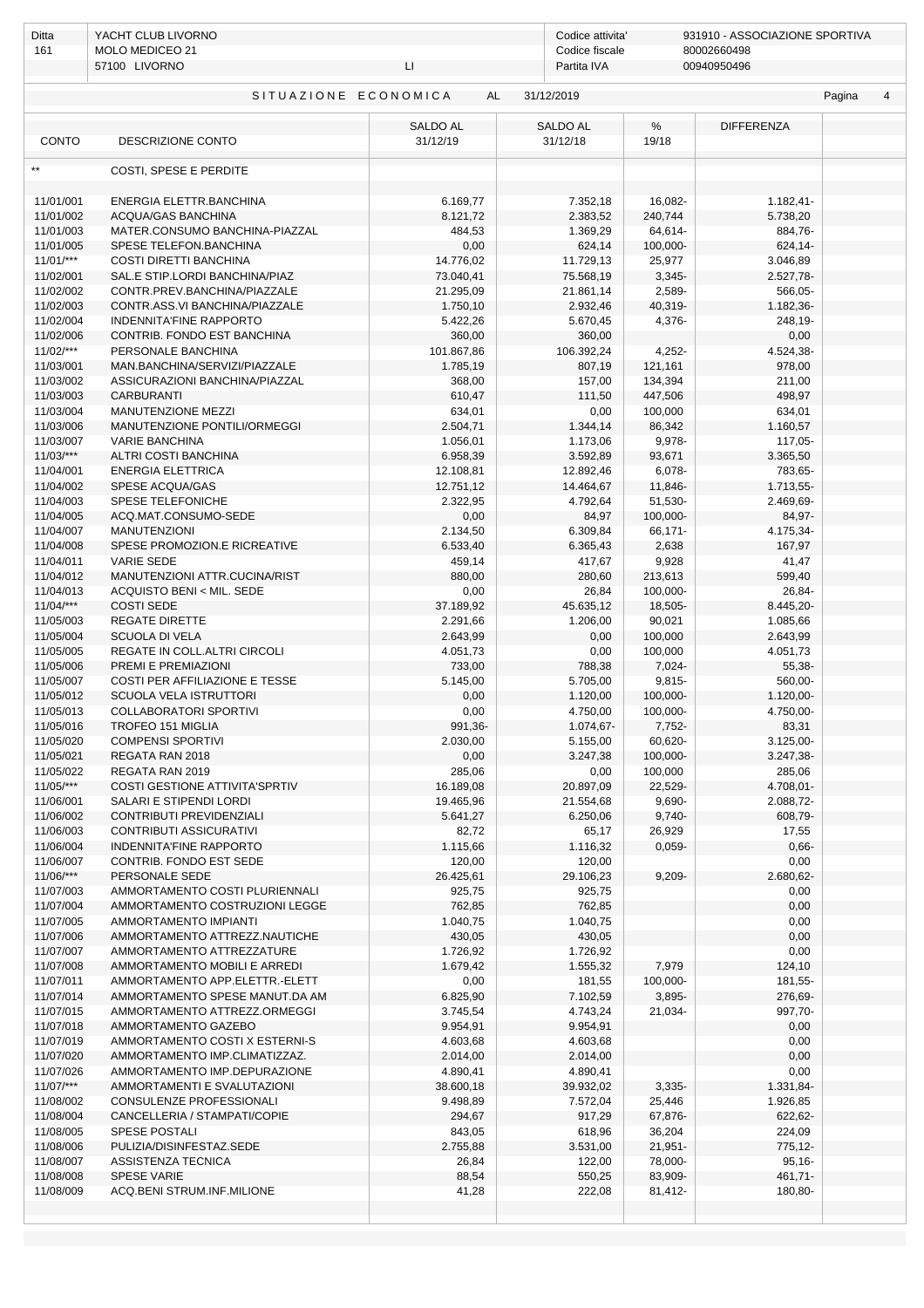| Ditta                                              | YACHT CLUB LIVORNO                                             |                             |                             | 931910 - ASSOCIAZIONE SPORTIVA<br>Codice attivita' |                          |  |  |
|----------------------------------------------------|----------------------------------------------------------------|-----------------------------|-----------------------------|----------------------------------------------------|--------------------------|--|--|
| 161                                                | MOLO MEDICEO 21                                                |                             |                             | Codice fiscale<br>80002660498<br>00940950496       |                          |  |  |
|                                                    | 57100 LIVORNO                                                  | LI.                         | Partita IVA                 |                                                    |                          |  |  |
| SITUAZIONE ECONOMICA<br>AL<br>31/12/2019<br>Pagina |                                                                |                             |                             |                                                    |                          |  |  |
| CONTO                                              | DESCRIZIONE CONTO                                              | <b>SALDO AL</b><br>31/12/19 | <b>SALDO AL</b><br>31/12/18 | $\%$<br>19/18                                      | <b>DIFFERENZA</b>        |  |  |
| $\star\star$                                       | COSTI, SPESE E PERDITE                                         |                             |                             |                                                    |                          |  |  |
| 11/08/011                                          | RISARCIMENTO DANNI A TERZI                                     | 8.260,00                    | 0,00                        | 100,000                                            | 8.260,00                 |  |  |
| 11/08/013                                          | ABBONAMENTI VARI / METEO                                       | 956,20                      | 763,00                      | 25,321                                             | 193,20                   |  |  |
| 11/08/018                                          | MANUTENZ./RIPARAZ.FURGONE                                      | 22,69                       | 0,00                        | 100,000                                            | 22,69                    |  |  |
| 11/08/021                                          | SPESE DI RAPPRESENTANZA                                        | 450,00                      | 519,90                      | 13,444-                                            | 69,90-                   |  |  |
| 11/08/023                                          | ASSICURAZIONI R.C.                                             | 10.349,00                   | 9.227,32                    | 12,156                                             | 1.121,68                 |  |  |
| 11/08/024                                          | <b>FIDEJUSSIONE</b>                                            | 657,50                      | 657,50                      |                                                    | 0,00                     |  |  |
| 11/08/025<br>11/08/026                             | CANONI DI NOLEGGIO<br><b>COMPENSI AVVOCATI</b>                 | 1.597,47<br>0,00            | 2.263,20<br>3.130,00        | 29,415-<br>100,000-                                | 665,73-<br>$3.130,00 -$  |  |  |
| 11/08/029                                          | <b>COSTI SICUREZZA</b>                                         | 1.791,75                    | 4.738,35                    | 62,186-                                            | 2.946,60-                |  |  |
| 11/08/030                                          | SPESE TELEFONICHE CELLULARI                                    | 0,00                        | 356,09                      | 100,000-                                           | 356,09-                  |  |  |
| $11/08$ /***                                       | <b>COSTI GENERALI</b>                                          | 37.633,76                   | 35.188,98                   | 6,947                                              | 2.444,78                 |  |  |
| 11/11/004                                          | <b>CONCESSIONI DEMANIALI</b>                                   | 22.926,40                   | 28.917,35                   | 20,717-                                            | 5.990,95-                |  |  |
| 11/11/005                                          | <b>QUOTA ASSOCIATIVA</b>                                       | 230,00                      | 200,00                      | 15,000                                             | 30,00                    |  |  |
| 11/11/006                                          | <b>TASSA RIFIUTI SOLIDI</b>                                    | 5.328,50                    | 5.239,82                    | 1,692                                              | 88,68                    |  |  |
| 11/11/007<br>11/11/010                             | <b>ACCANTONAMENTO RISCHI</b><br>PERDITE SU CREDITI SOCI INESIG | 0,00<br>2.100,00            | 2.000,00<br>1.050,00        | 100,000-<br>100,000                                | $2.000,00 -$<br>1.050,00 |  |  |
| 11/11/011                                          | <b>IMPOSTA REGISTRO</b>                                        | 400,00                      | 0,00                        | 100,000                                            | 400,00                   |  |  |
| 11/11/012                                          | PENALITA' E MULTE                                              | 1,65                        | 0,00                        | 100,000                                            | 1,65                     |  |  |
| 11/11/016                                          | DIRITTI SIAE                                                   | 0,00                        | 489,33                      | 100,000-                                           | 489,33-                  |  |  |
| 11/11/022                                          | SPESE TRIBUTI LEGALI                                           | 0,00                        | 2.600,00                    | 100,000-                                           | $2.600,00 -$             |  |  |
| 11/11/023                                          | I.M.U.                                                         | 2.790,00                    | 2.790,00                    |                                                    | 0,00                     |  |  |
| $11/11$ /***                                       | ONERI TRIBUTARI INDIRETTI ESER                                 | 33.776,55                   | 43.286,50                   | 21,969-                                            | 9.509,95-                |  |  |
| $11^{***}$                                         | <b>COSTI DI PRODUZIONE</b>                                     | 313.417,37                  | 335.760,20                  | 6,654-                                             | 22.342,83-               |  |  |
| 12/03/001                                          | <b>INTERESSI PASSIVI BANCHE</b>                                | 942,45                      | 1.497,30                    | 37,056-                                            | 554,85-                  |  |  |
| 12/03/004                                          | SPESE E COMMISSIONI BANCARIE                                   | 985,80                      | 1.162,29                    | 15,184-                                            | 176,49-                  |  |  |
| 12/03/007                                          | INTERESSI PASS.RATEIZZ. INAIL                                  | 2,57                        | 6,88                        | 62,645-                                            | $4,31-$                  |  |  |
| 12/03/***                                          | <b>ONERI FINANZIARI</b>                                        | 1.930,82                    | 2.666,47                    | 27,588-                                            | 735,65-                  |  |  |
| $12$ /**/***                                       | PROVENTI E ONERI FINANZIARI                                    | 1.930,82                    | 2.666,47                    | 27,588-                                            | 735,65-                  |  |  |
|                                                    |                                                                |                             |                             |                                                    |                          |  |  |
| 14/02/001                                          | <b>ABBUONI PASSIVI</b>                                         | 385,63                      | 25,81                       | $***,000$                                          | 359,82                   |  |  |
| 14/02/003<br>14/02/004                             | SOPRAVVENIENZE PASS.INDEDUCIB.<br>SOPRAVVENIENZE PASSIVE       | 1.215,00<br>6.138,43        | 0,00<br>2.541,26            | 100,000<br>141,550                                 | 1.215,00<br>3.597,17     |  |  |
| $14/02$ /***                                       | <b>ONERI STRAORDINARI</b>                                      | 7.739,06                    | 2.567,07                    | 201,474                                            | 5.171,99                 |  |  |
| $14$ /**/***                                       | PROVENTI E ONERI STRAORDINARI                                  | 7.739,06                    | 2.567,07                    | 201,474                                            | 5.171,99                 |  |  |
|                                                    |                                                                |                             |                             |                                                    |                          |  |  |
| 15/01/002                                          | <b>IRAP</b>                                                    | 0,00                        | 223,00                      | 100,000-                                           | 223,00-                  |  |  |
| 15/01/005                                          | <b>IRES</b>                                                    | 1.360,00                    | 1.349,00                    | 0,815                                              | 11,00                    |  |  |
| $15/01$ /***<br>$15/**/***$                        | <b>IMPOSTE SUL REDDITO</b><br><b>IMPOSTE SUL REDDITO</b>       | 1.360,00                    | 1.572,00                    | 13,486-                                            | 212,00-                  |  |  |
|                                                    |                                                                | 1.360,00                    | 1.572,00                    | 13,486-                                            | 212,00-                  |  |  |
|                                                    |                                                                |                             |                             |                                                    |                          |  |  |
| $***$                                              | <b>TOTALE COSTI</b>                                            | 324.447,25                  | 342.565,74                  | 5,289-                                             | 18.118,49-               |  |  |
|                                                    |                                                                |                             |                             |                                                    |                          |  |  |
|                                                    |                                                                |                             |                             |                                                    |                          |  |  |
|                                                    | RICAVI E PROFITTI                                              |                             |                             |                                                    |                          |  |  |
| 10/01/001                                          | QUOTE ASSOCIATIVE ANNUALI                                      | 41.300,00                   | 45.850,00                   | 9,923-                                             | 4.550,00-                |  |  |
| $10/01$ /***                                       | RICAVI QUOTE ASSOCIATIVE ORD.                                  | 41.300,00                   | 45.850,00                   | 9,923-                                             | 4.550,00-                |  |  |
| 10/03/001                                          | <b>QUOTE ASSOCIATIVE BUON INGRES</b>                           | 5.165,00                    | 3.099,00                    | 66,666                                             | 2.066,00                 |  |  |
| $10/03$ /***                                       | RICAVI QUOTE ASSOCIATIVE BUON                                  | 5.165,00                    | 3.099,00                    | 66,666                                             | 2.066,00                 |  |  |
| 10/04/001                                          | QUOTE ASSOCIATIVE ORMEGGIO                                     | 145.413,37                  | 160.941,00                  | 9,648-                                             | 15.527,63-               |  |  |
| 10/04/004<br>10/04/008                             | QUOTE ORMEGGIO TEMPORANEO                                      | 3.820,00                    | 2.690,00                    | 42,007                                             | 1.130,00                 |  |  |
| 10/04/009                                          | QUOTA MANTENIMENTO POSTO<br>QUOTE ASSOC.VE ORMEGGI S.R.        | 6.000,00<br>44.937,20       | 9.000,00<br>45.346,00       | 33,333-<br>$0,901 -$                               | $3.000,00 -$<br>408,80-  |  |  |
| 10/04/010                                          | QUOTE ASSEGN.ORMEGGIO SOCI S.R                                 | 18.218,00                   | 15.356,00                   | 18,637                                             | 2.862,00                 |  |  |
| $10/04$ /***                                       | RICAVI PER QUOTE ORMEGGIO                                      | 218.388,57                  | 233.333,00                  | 6,404-                                             | 14.944,43-               |  |  |
| 10/05/001                                          | QUOTE RIMESSAGGIO PIAZZALE                                     | 14.992,20                   | 810,00                      | $***,000$                                          | 14.182,20                |  |  |
| 10/05/002                                          | <b>ALTRI RICAVI</b>                                            | 200,00                      | 4.098,36                    | 95,119-                                            | 3.898,36-                |  |  |
| 10/05/004                                          | RICAVI SCUOLA DI VELA                                          | 400,00                      | 650,00                      | 38,461-                                            | 250,00-                  |  |  |
| 10/05/011                                          | RIMBORSO UTENZE DA GESTORE                                     | 25.027,83                   | 24.386,06                   | 2,631                                              | 641,77                   |  |  |
| 10/05/015<br>10/05/018                             | CONTRIBUTO COSTI ABBIGL.<br>QUOTE ORMEGGIO OSPITI              | 360,00                      | 230,00                      | 56,521<br>22,263-                                  | 130,00<br>3.977,36-      |  |  |
| 10/05/019                                          | <b>ISCRIZIONI REGATE</b>                                       | 13.887,28<br>840,00         | 17.864,64<br>160,00         | 425,000                                            | 680,00                   |  |  |
| 10/05/020                                          | RIMBORSO ASSICURAZIONE                                         | 4.580,00                    | 0,00                        | 100,000                                            | 4.580,00                 |  |  |
| $10/05$ /***                                       | <b>RICAVI DIVERSI</b>                                          | 60.287,31                   | 48.199,06                   | 25,079                                             | 12.088,25                |  |  |
| $10^{***}$                                         | <b>RICAVI</b>                                                  | 325.140,88                  | 330.481,06                  | 1,615-                                             | 5.340,18-                |  |  |
|                                                    |                                                                |                             |                             |                                                    |                          |  |  |
|                                                    |                                                                |                             |                             |                                                    |                          |  |  |